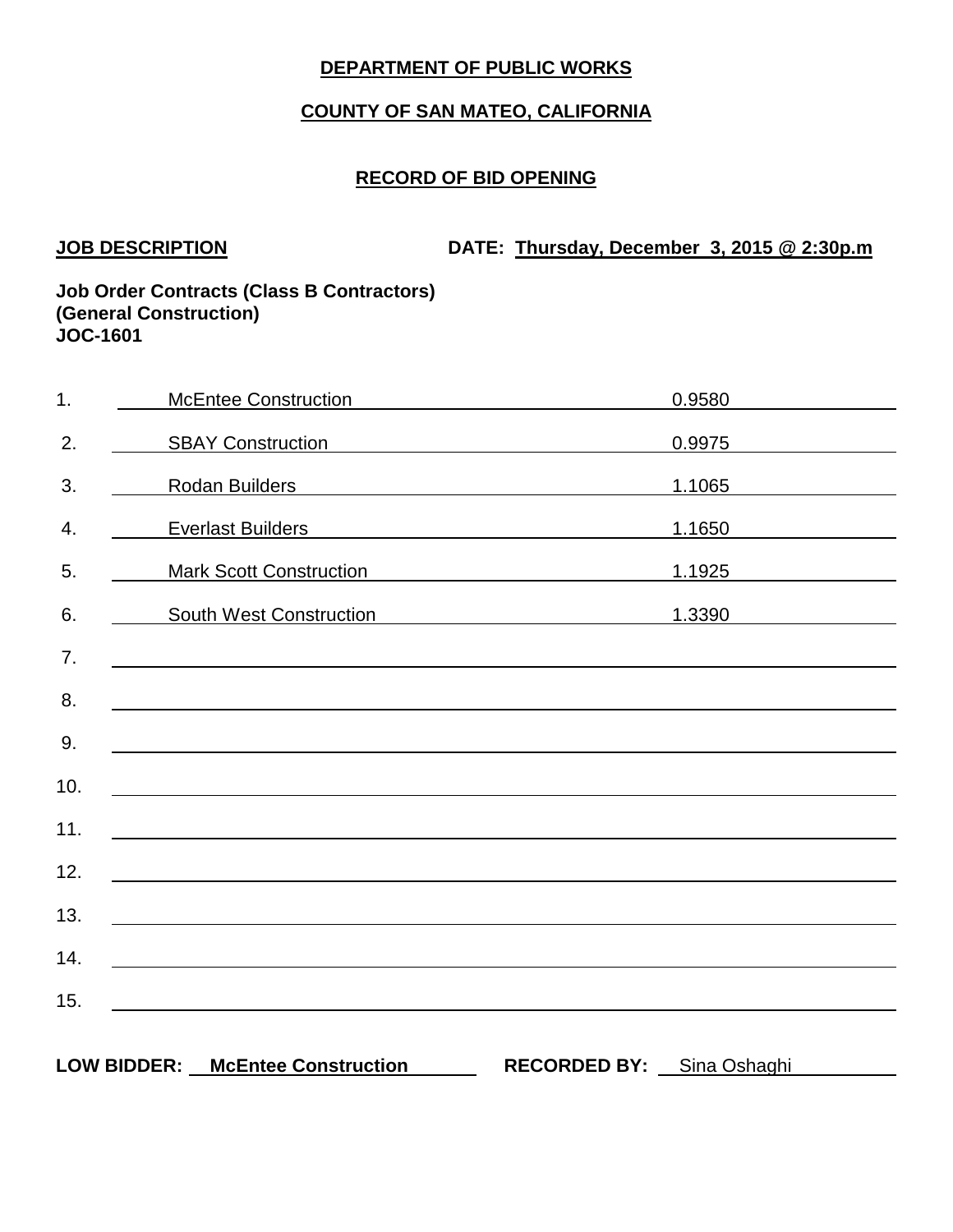# **COUNTY OF SAN MATEO, CALIFORNIA**

## **RECORD OF BID OPENING**

**JOB DESCRIPTION DATE: Thursday, December 3, 2015 @ 2:30p.m**

| 1.  | McEntee Construction<br>McEntee Construction                                                                                                                                                                                         |                                                                                                                       | 0.9480 JOC 1601 |
|-----|--------------------------------------------------------------------------------------------------------------------------------------------------------------------------------------------------------------------------------------|-----------------------------------------------------------------------------------------------------------------------|-----------------|
| 2.  | SBAY Construction <b>SBAY</b> Construction                                                                                                                                                                                           |                                                                                                                       | 0.9975          |
| 3.  | Rodan Builders <b>Manual Accord Product Contract Contract Contract Contract Contract Contract Contract Contract Contract Contract Contract Contract Contract Contract Contract Contract Contract Contract Contract Contract Cont</b> |                                                                                                                       | 1.1065          |
| 4.  | <b>Everlast Builders</b>                                                                                                                                                                                                             | <u> 1980 - Johann Barn, mars ann an t-Amhain Aonaich an t-Aonaich an t-Aonaich an t-Aonaich an t-Aonaich an t-Aon</u> | 1.1650          |
| 5.  | <b>Mark Scott Construction</b>                                                                                                                                                                                                       |                                                                                                                       | 1.1925          |
| 6.  | <b>South West Construction</b>                                                                                                                                                                                                       |                                                                                                                       | 1.3390          |
| 7.  | ,我们也不会有什么。""我们的人,我们也不会有什么?""我们的人,我们也不会有什么?""我们的人,我们的人,我们的人,我们的人,我们的人,我们的人,我们的人,我                                                                                                                                                     |                                                                                                                       |                 |
| 8.  |                                                                                                                                                                                                                                      |                                                                                                                       |                 |
| 9.  |                                                                                                                                                                                                                                      |                                                                                                                       |                 |
| 10. | <u> 1989 - Andrea Andrew Maria (h. 1989).</u><br>1905 - Andrew Maria (h. 1906).                                                                                                                                                      |                                                                                                                       |                 |
| 11. |                                                                                                                                                                                                                                      |                                                                                                                       |                 |
| 12. |                                                                                                                                                                                                                                      |                                                                                                                       |                 |
| 13. | <u> 1989 - Johann Stoff, deutscher Stoffen und der Stoffen und der Stoffen und der Stoffen und der Stoffen und der</u>                                                                                                               |                                                                                                                       |                 |
| 14. |                                                                                                                                                                                                                                      |                                                                                                                       |                 |
| 15. |                                                                                                                                                                                                                                      |                                                                                                                       |                 |
|     |                                                                                                                                                                                                                                      |                                                                                                                       |                 |
|     | LOW BIDDER: SBAY CONSTRUCTION                                                                                                                                                                                                        | <b>RECORDED BY:</b>                                                                                                   | Sina Oshaghi    |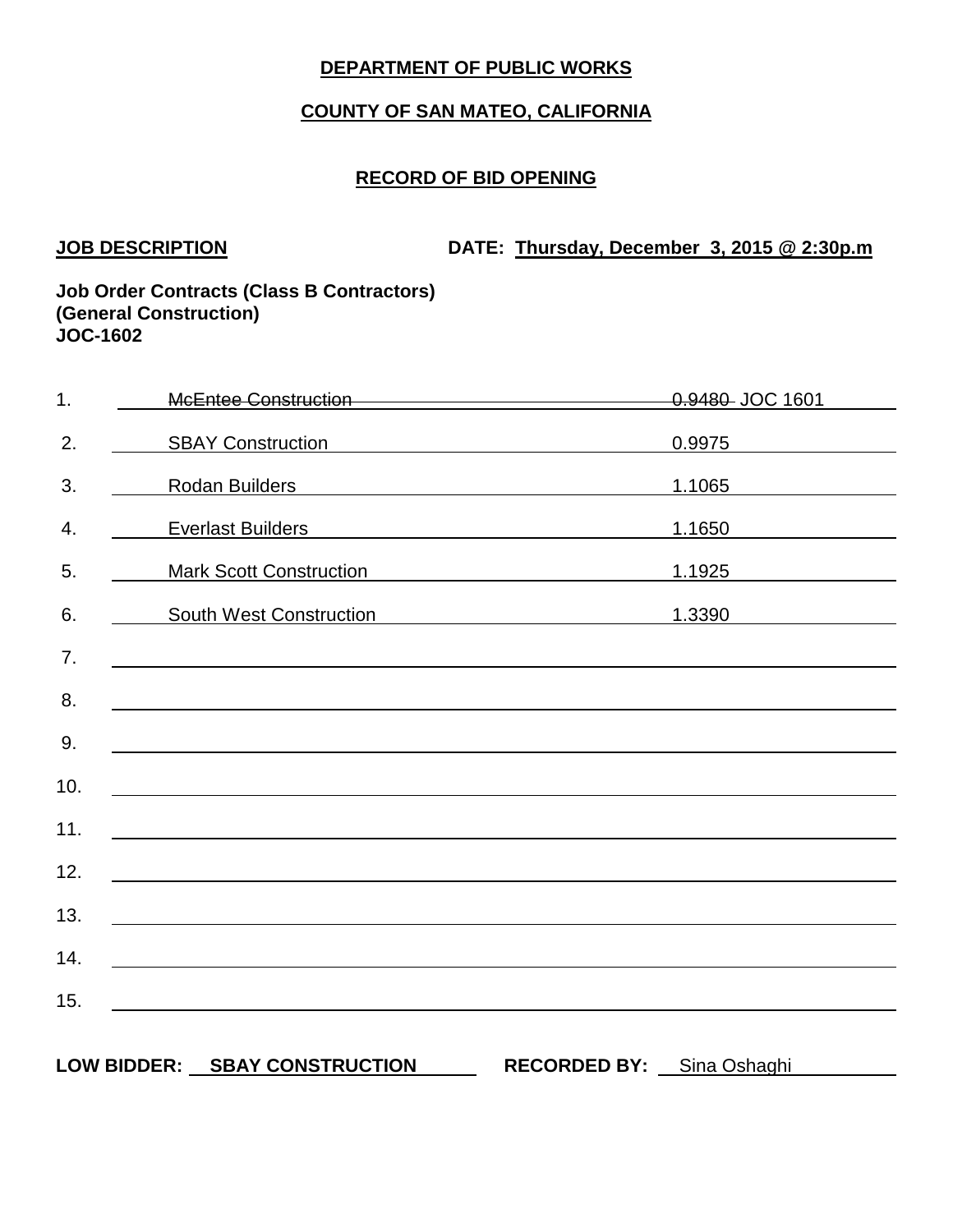# **COUNTY OF SAN MATEO, CALIFORNIA**

## **RECORD OF BID OPENING**

**JOB DESCRIPTION DATE: Thursday, December 3, 2015 @ 2:30p.m**

| 1.  | McEntee Construction McEntee Construction                                                                                                                                                                                      |                                                                     | 0.9380 JOC 1601 |
|-----|--------------------------------------------------------------------------------------------------------------------------------------------------------------------------------------------------------------------------------|---------------------------------------------------------------------|-----------------|
| 2.  | SBAY Construction<br>GBAY Construction<br>GBAY Construction                                                                                                                                                                    |                                                                     |                 |
| 3.  | Rodan Builders and the contract of the contract of the contract of the contract of the contract of the contract of the contract of the contract of the contract of the contract of the contract of the contract of the contrac |                                                                     | 1.1065          |
| 4.  | <b>Everlast Builders</b>                                                                                                                                                                                                       | <u> 1989 - Johann Stein, mars an deus Amerikaansk kommunister (</u> | 1.1650          |
| 5.  | <b>Mark Scott Construction</b>                                                                                                                                                                                                 |                                                                     | 1.1925          |
| 6.  | South West Construction<br>South West Construction                                                                                                                                                                             |                                                                     | 1.3390          |
| 7.  | ,我们也不能在这里的时候,我们也不能在这里的时候,我们也不能会不能会不能会不能会不能会不能会不能会不能会不能会不能会。<br>第2012章 我们的时候,我们的时候,我们的时候,我们的时候,我们的时候,我们的时候,我们的时候,我们的时候,我们的时候,我们的时候,我们的时候,我们的时候,我                                                                                |                                                                     |                 |
| 8.  |                                                                                                                                                                                                                                |                                                                     |                 |
| 9.  |                                                                                                                                                                                                                                |                                                                     |                 |
| 10. |                                                                                                                                                                                                                                |                                                                     |                 |
| 11. |                                                                                                                                                                                                                                |                                                                     |                 |
| 12. |                                                                                                                                                                                                                                |                                                                     |                 |
| 13. | <u> 1989 - Johann Barn, mars and de Brasilian (b. 1989)</u>                                                                                                                                                                    |                                                                     |                 |
| 14. |                                                                                                                                                                                                                                |                                                                     |                 |
| 15. |                                                                                                                                                                                                                                |                                                                     |                 |
|     | <u>and the contract of the contract of the contract of the contract of the contract of the contract of</u>                                                                                                                     |                                                                     |                 |
|     | <b>LOW BIDDER:</b><br><b>Rodan Builders</b>                                                                                                                                                                                    | <b>RECORDED BY:</b>                                                 | Sina Oshaghi    |